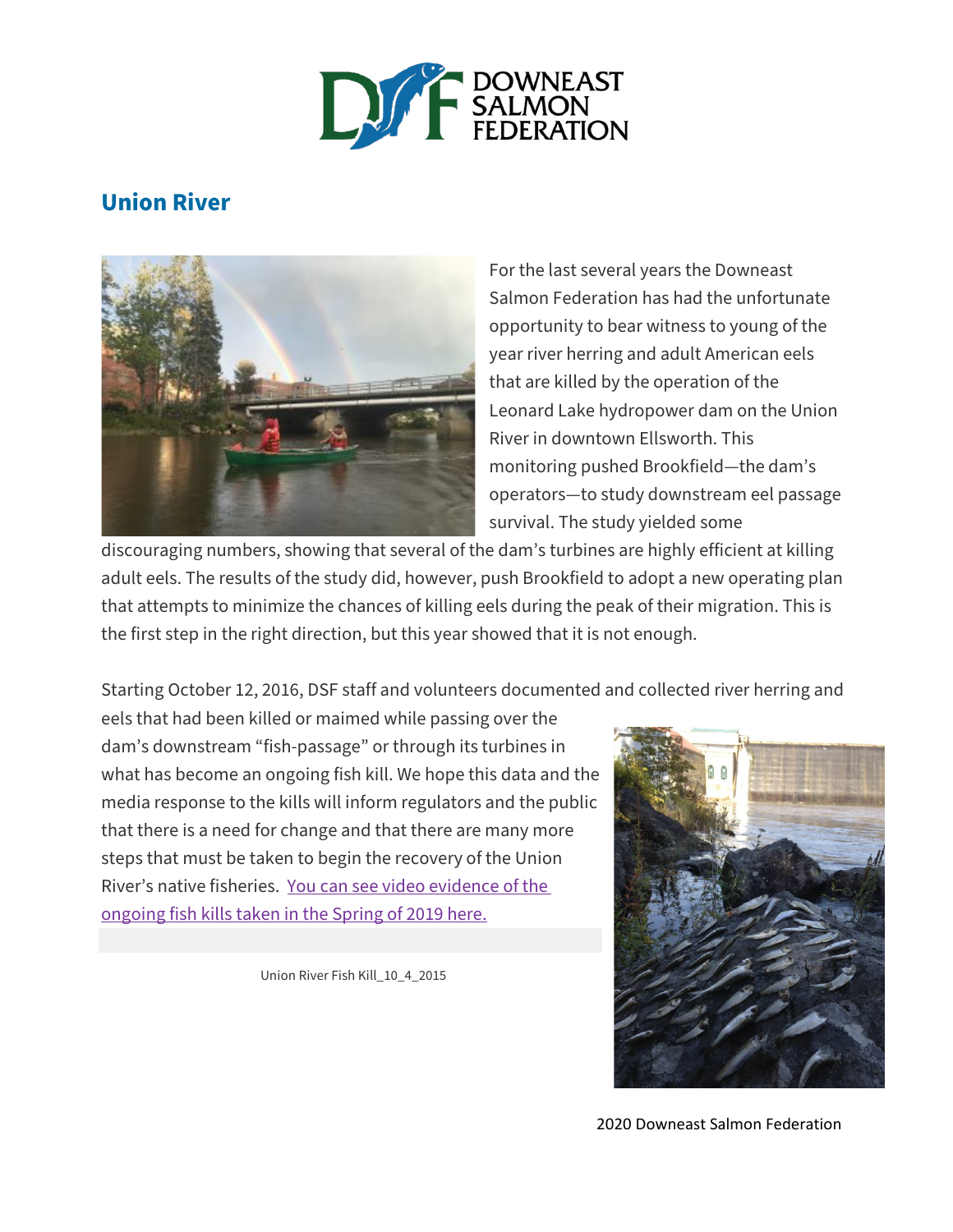

## **Ellsworth Dam Update 2020 – September 24, 2020**

Brookfield Renewable continues to avoid the problems faced by migrating eels and alewives on the Union River. Starting on September 24 DSF staff and volunteers began monitoring and observing fish kills below the Ellsworth Dam. This video from September 24, 2020 demonstrates the real and ongoing fish kill at Brookfield's dam in Ellsworth. <https://youtu.be/7oMdvqnD3X0>

DSF has filed complaints to the Federal Energy Regulatory Commission regarding this ongoing event. Read more here: [https://elibrary.ferc.gov/eLibrary/filelist?accession\\_num=20201008-](https://elibrary.ferc.gov/eLibrary/filelist?accession_num=20201008-5111) [5111](https://elibrary.ferc.gov/eLibrary/filelist?accession_num=20201008-5111)

# **DSF and coalition seek investigation for further protection of Atlantic salmon – October 15, 2020**

By John Holyoke – BDN staff.

After being rebuffed by the Maine Department of Inland Fisheries and Wildlife and the Maine Department of Marine Resources, a group of conservation groups and individuals is remaining steadfast in its effort to have the state conduct an investigation into whether Atlantic salmon deserve inclusion on the Maine list of endangered species.

In June, that group of 10 groups and six individuals wrote to the [DIF&W](https://bangordailynews.com/2020/06/01/outdoors/state-urged-to-include-atlantic-salmon-on-endangered-species-list/) seeking an investigation. However, a month later in July, DIF&W commissioner Judy Camuso and marine resources commissioner Patrick Keliher replied saying they didn't think state listing was needed, citing ongoing federal Endangered Species Act protection for the species, and cooperation between state, federal and non-governmental organizations on salmon conservation efforts. Read the article here:

[http://eedition.bangordailynews.com/Olive/ODN/BangorDailyNews/default.aspx#](http://eedition.bangordailynews.com/Olive/ODN/BangorDailyNews/default.aspx#_)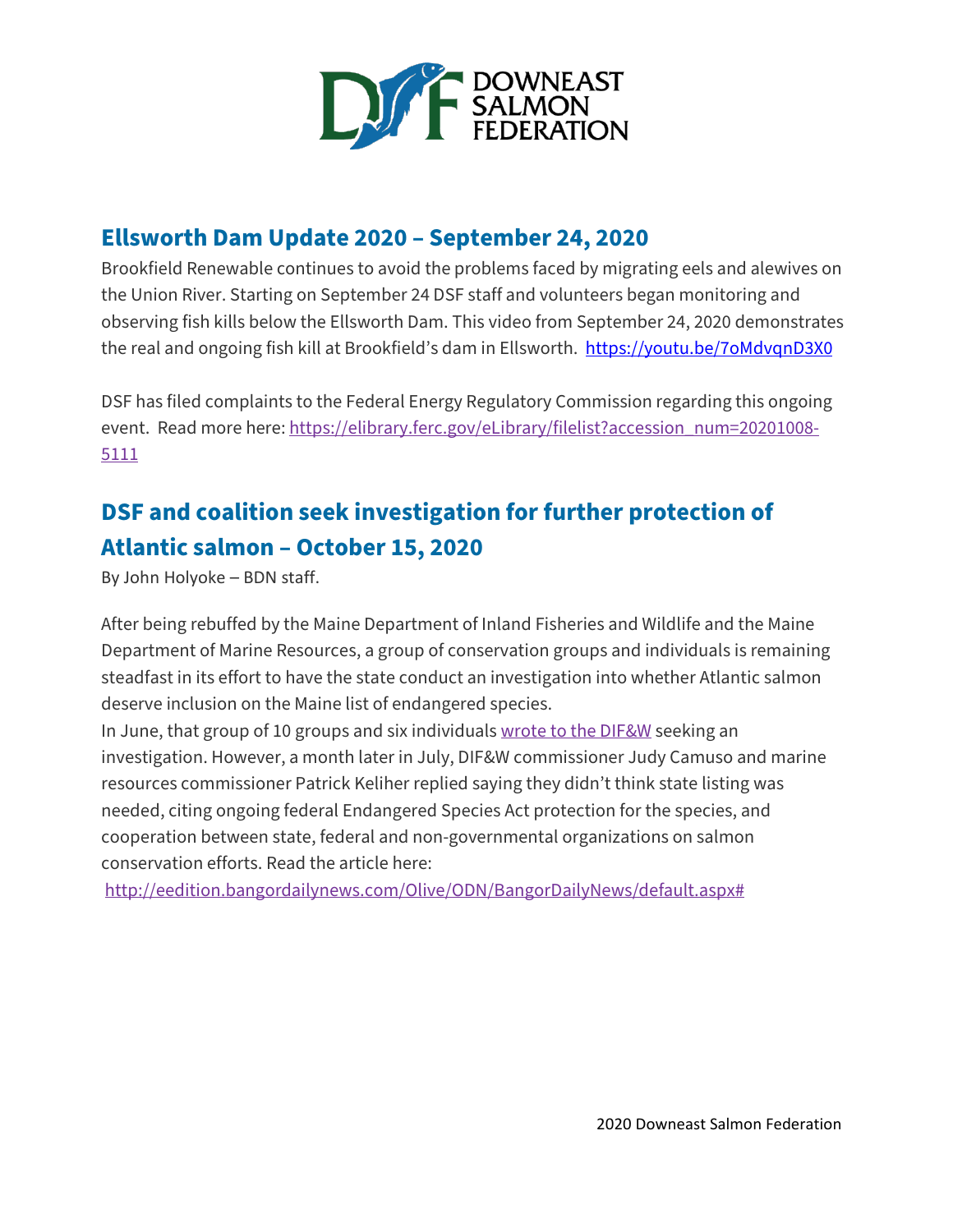

# **Brookfield Dam Update – October 22, 2020**

by Anne Berleant on News, Waterfront, Ellsworth American

ELLSWORTH — In a long-running effort to make Black Bear Hydro address fish kills attributed to the energy company's Union River dam operation, Downeast Salmon Federation has requested that the Department of Environmental Protection issue an immediate cease-and-desist order on turbine operations during the seasonal alewife migration. Read the article here: <https://www.ellsworthamerican.com/maine-news/waterfront/cease-and-desist-order-sought/>

## **More Information Links**

The Union River dams are currently under review for a 30-year license renewal with the Federal Energy Regulatory Commission (FERC). Details on this case can be found at FERC.gov under the Docket # P-2727. Here is a link to the FERC website where you can register to gain access to the online application for dam license renewal and correspondence followed by additional links to press, videos, and docket P-2727 correspondence.

Federal Energy Regulatory [Commission](https://www.ferc.gov/docs-filing/esubscription.asp) (FERC) Alewife Harvesters of Maine\_Letter to [FERC\\_2\\_7\\_2017](https://mainesalmonrivers.org/wp-content/uploads/2017/01/Alewife-Harvesters-of-Maine.pdf) [eComment\\_1\\_30\\_2017](https://mainesalmonrivers.org/wp-content/uploads/2017/01/eComment_Barbara-Witham.pdf) [eComment\\_1\\_24\\_2017](https://mainesalmonrivers.org/wp-content/uploads/2017/01/eComment_1_24_2017.pdf) Ellsworth American Op-ed\_Modern fishway is essential for dam's [future\\_1\\_20\\_2017](https://mainesalmonrivers.org/wp-content/uploads/2017/01/Modern-fishway-is-essential-for-dam%E2%80%99s-future.pdf) Union River Turbidity [Study\\_1\\_9\\_2017](https://mainesalmonrivers.org/wp-content/uploads/2017/01/Union-River-Turbidity-Study.pdf) [eComment\\_12\\_13\\_2016](https://mainesalmonrivers.org/wp-content/uploads/2017/01/Comment_Ellsworth-Resident.pdf) National Marine Fisheries Service\_Letter to [FERC\\_11\\_30\\_2016](https://mainesalmonrivers.org/wp-content/uploads/2017/01/20161201-528331803692-1.pdf) [eComment\\_11\\_17\\_2016](https://mainesalmonrivers.org/wp-content/uploads/2017/01/20161118-500331784886.pdf) [eComment\\_11\\_16\\_2016](https://mainesalmonrivers.org/wp-content/uploads/2017/01/Comment-on-Filing.pdf) Union River Fish Kill [Video\\_10\\_31\\_2016](https://www.youtube.com/watch?v=OTejXPnJOJ8) Fish Kill Complaint of Downeast Salmon [Federation\\_10\\_16\\_2016](https://mainesalmonrivers.org/wp-content/uploads/2017/01/DSF-Compaint.pdf)